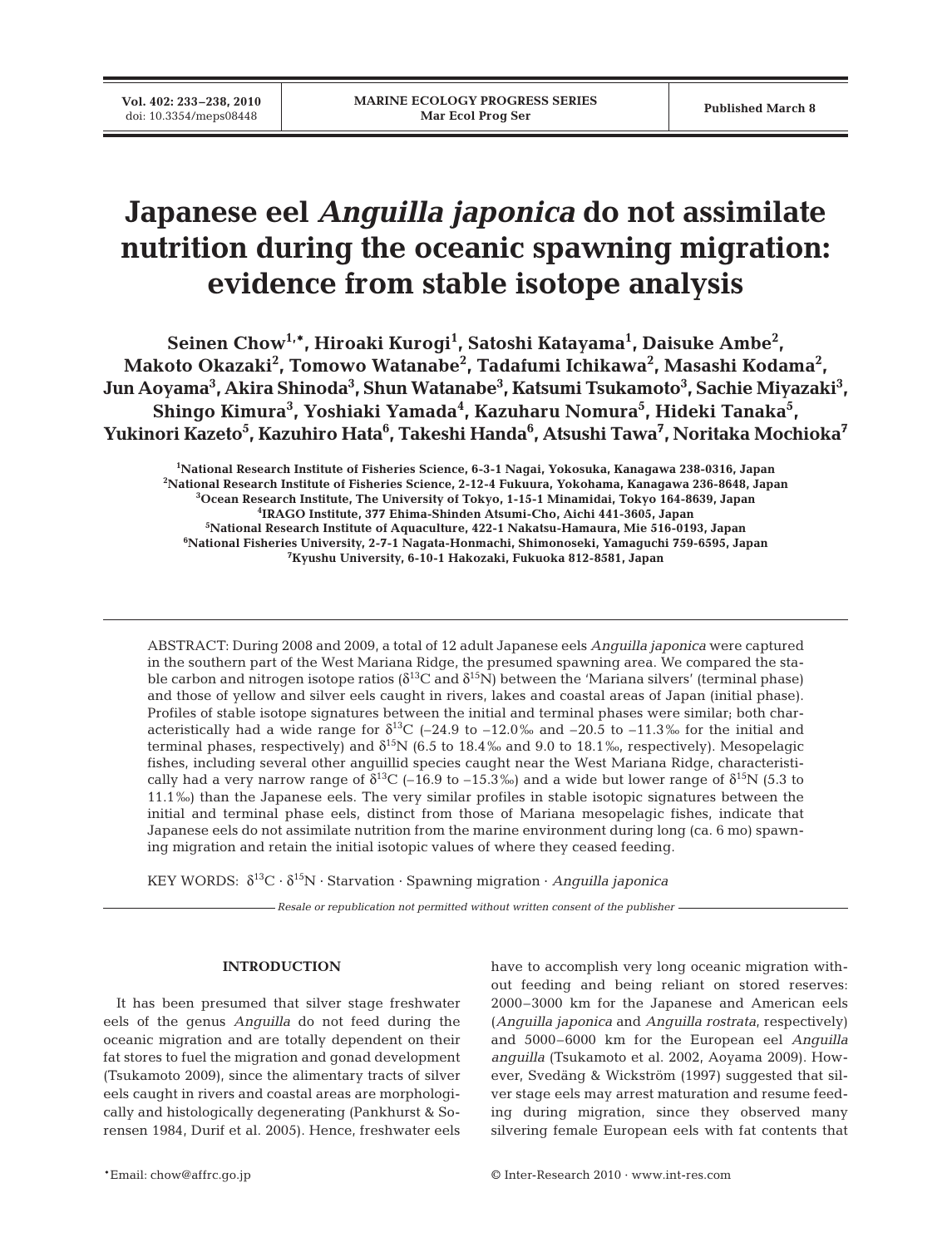were insufficient to reach the Sargasso Sea. Some tagged and released silver stage European eels were recaptured >4 yr later (Westin 1990); regeneration of alimentary tracts and feeding has also been observed in male silver stage eels (Dollerup & Graver 1985). On the other hand, Van Ginneken & Van den Thillart (2000) showed that the energy cost for the European eels to reach the Sargasso Sea may theoretically be lower than expected. In fact, laboratory experiments successfully demonstrated that European eels are capable of swimming over a distance of 5500 km without resting and feeding (Van Ginneken et al. 2005, 2007). Yet, the swim trial alone does not assure absence of feeding during the spawning migration, and it would be inevitable that freshwater eels caught in the spawning area would be analyzed too.

Research cruises were performed in June and August 2008 and June 2009, and a total of 12 adult Japanese eels (6 males and 6 females) were captured by a large mid-water trawl net in the southern part of the West Mariana Ridge (Chow et al. 2009, H. Kurogi unpubl. data), the supposed spawning area (Tsukamoto et al. 2003, Tsukamoto 2006). We compared the stable carbon and nitrogen isotope ratios ( $\delta^{13}$ C and  $\delta^{15}$ N, indicators of food source) between these 'Mariana silvers' (ter-

minal phase) and the Japanese eels at yellow and silver stages collected in rivers, lakes and coastal areas of Japan (initial phase) to ascertain the presence/absence of feeding during the reproductive migration.

### **MATERIALS AND METHODS**

**Fish samples.** The catch localities and biological data of the fish samples used in the present study are presented in Fig. 1 and Table 1. A total of 72 adult Japanese eels *Anguilla japonica* at the initial phase were collected from 10 locales in Japan (Fig. 1, positions 1–10), which were classified into 37 yellow and 35 silver stage eels (Okamura et al. 2007). All initial phase eels (IPE) were adult  $(60.5 \pm 13.0 \text{cm}$  in body length) and were either caught downstream and in river estuaries, or in coastal lakes and other coastal areas. Leptocephali of Japanese eel (AJL) and a conger eel (*Conger* sp.: CON) were collected in the south of the Ryukyu Archipelago (Fig. 1, position 11). Terminal phase silver eels (TPE) were caught in the southern part of the West Mariana Ridge (Fig. 1, position 12). Body length of these 12 TPE ranged from 44.7 to 76.7 cm (mean of



Fig 1. Locations of fish samples collected. (1) Koyama River, (2) Mikawa Bay, (3) Irideohta River, (4) Hamana Lake, (5) Miyakoda River, (6) Sanaru Lake, (7) Yakkan River, (8) Aki River, (9) Beppu Bay, (10) Okinoshima Is., (11) northwest Pacific (26° 00' N and 126° 30'–127° 00' E), (12) southern part of the West Mariana Ridge (see Chow et al. 2009)

67.4  $\pm$  9.3 cm for female, n = 6; 52.2  $\pm$  7.2cm for male,  $n = 6$ ). Juveniles and adults of 8 mesopelagic fishes, *Derichthys* sp. (longneck eel: KUB), *Dolichosudis fuliginosa* (barracudina: HSN), *Emmelichthys struhsakeri* (rover: RSC), *Lepidocybium flavobrunneum* (escolar: ABS), *Nemichthys* sp. (snipe eel: SIG), *Ruvettus pretiosus* (oilfish: BRM), *Scombrolabrax heterolepis* (longfin escolar: MKK) and *Serrivomer* sp. (sawtooth eel: SERA) and leptocephali of a sawtooth eel (*Serrivomer* sp.: SERL), were collected where the TPE were caught (Fig. 1, position 12).

**Stable isotope analysis.** Dorsal muscle tissues dissected from the central part of the body were lyophilized and homogenized to a fine powder, and then defatted using 2:1 or 1:1 chloroform-methanol solution (v/v) and centrifugation (Folch et al. 1957). Four IPE samples (IPE3–6) of Hamana Lake system were defatted using 2:1 chloroform-methanol solution, and the other samples using  $1:1$  solution  $(v/v)$ . The defatted samples were oven-dried and sample aliquots (ca. 0.8 mg) were placed in tin containers.  $\delta^{13}$ C and  $\delta^{15}$ N were analyzed using an EA-1108 elemental analyzer (Carlo Erba) coupled with an isotope ratio mass spectrometer (Finnigan Mat ConFlo II, Mat 252). The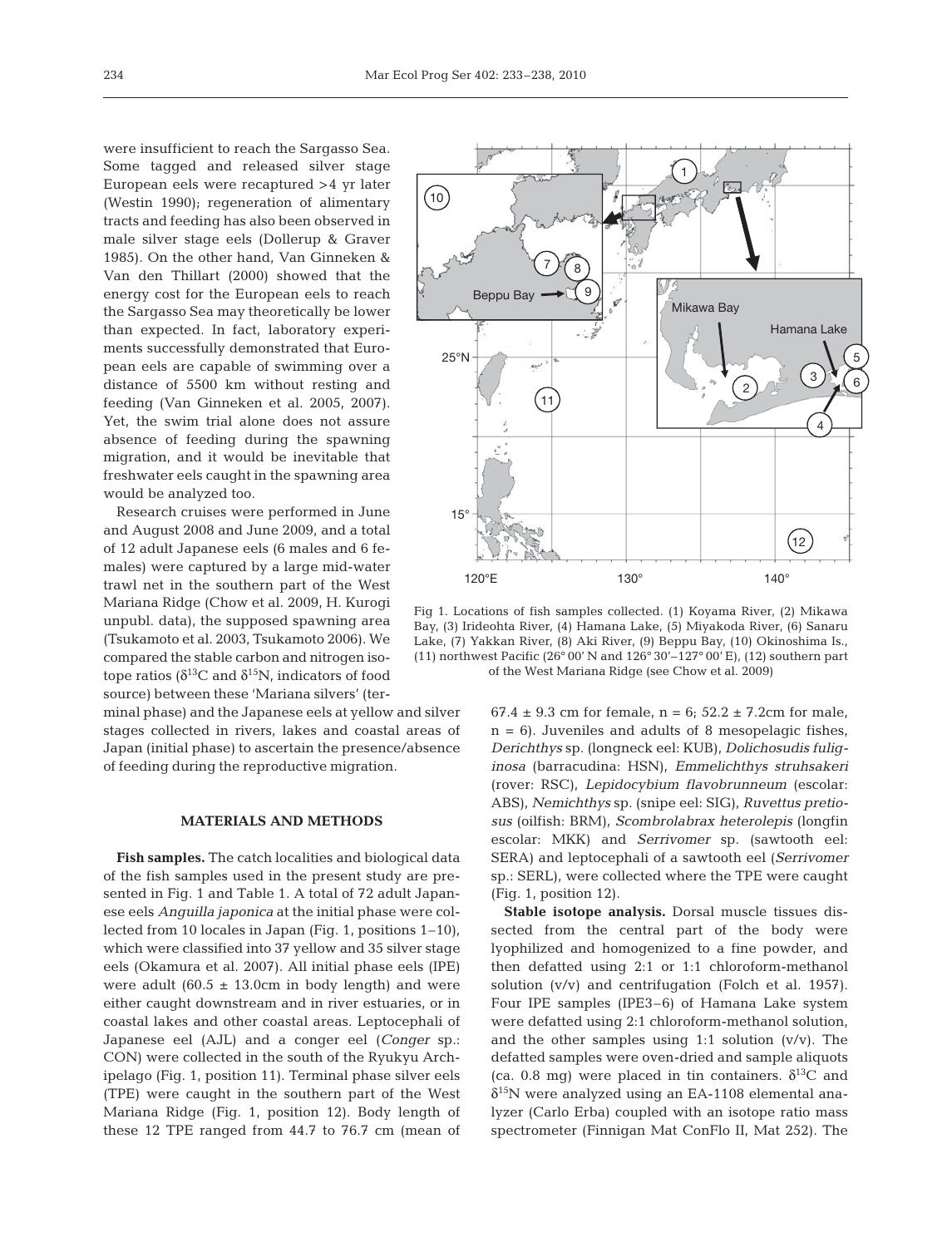Table 1. Collection data of freshwater eel *Anguilla japonica* and other marine fish species used in this study. Catch locality: see Fig. 1 for more specific location. Parentheses: no. of ind. at silver (s) or yellow (y) stages; (–) no information available

| <b>Species</b>                                                                                                     | ID               | Catch<br>locality       | Fig. $1$     | Stage             | Date                       | $\mathbf n$    | Body length<br>$(cm \pm SD)$ | <b>Sex</b> |
|--------------------------------------------------------------------------------------------------------------------|------------------|-------------------------|--------------|-------------------|----------------------------|----------------|------------------------------|------------|
| Anguilliformes                                                                                                     |                  |                         |              |                   |                            |                |                              |            |
| Anquilla japonica                                                                                                  | IPE1             | Koyama River            | $\mathbf{1}$ | Adult $(1s, 3y)$  | Jun 2007, 2008<br>Nov 2008 | 4              | $66.1 \pm 15.4$              |            |
|                                                                                                                    | IPE <sub>2</sub> | Mikawa Bay              | 2            | Adult (1s)        | Dec 2008                   | $\mathbf{1}$   | 69.0                         | $1\circ$   |
|                                                                                                                    | IPE3             | Irideohta River         | 3            | Adult (7y)        | Sep, Nov 2007              | 7              | $61.0 \pm 5.7$               | 59, 20     |
|                                                                                                                    | IPE4             | Hamana Lake             | 4            | Adult $(2s, 4y)$  | Nov 2007                   | 6              | $57.5 \pm 6.7$               | 50, 10     |
|                                                                                                                    | IPE5             | Miyakoda River          | 5            | Adult $(11s, 9y)$ | Sep, Nov 2007              | 20             | $70.5 \pm 7.9$               | 180, 20    |
|                                                                                                                    | IPE <sub>6</sub> | Sanaru Lake             | 6            | Adult $(4y)$      | Sep, Nov 2007              | $\overline{4}$ | $66.8 \pm 2.7$               | $4\circ$   |
|                                                                                                                    | IPE7             | Yakkan River            | 7            | Adult (11s, 10y)  | Oct-Dec 2008               | 21             | $49.0 \pm 13.8$              |            |
|                                                                                                                    | IPE8             | Aki River               | 8            | Adult (3s)        | Oct, Dec 2008              | 3              | $52.0 \pm 7.6$               |            |
|                                                                                                                    | IPE9             | Beppu Bay               | 9            | Adult (3s)        | Dec 2008                   | 3              | $63.4 \pm 2.2$               | $3\varphi$ |
|                                                                                                                    | IPE10            | Okinoshima Isl.         | 10           | Adult (3s)        | Dec 2008                   | 3              | $69.9 \pm 8.0$               | $3\varphi$ |
|                                                                                                                    | AJL              | NW Pacific <sup>a</sup> | 11           | Larva             | Oct 2005                   | 5              | $5.0 \pm 0.4$                |            |
|                                                                                                                    | <b>TPE</b>       | WMR <sup>b</sup>        | 12           | Adult (12s)       | Jun, Aug 2008              | 12             | $52.9 \pm 14.4$ 69,60        |            |
|                                                                                                                    |                  |                         |              |                   | Jun 2009                   |                |                              |            |
| Conger sp.                                                                                                         | <b>CON</b>       | NW Pacific <sup>a</sup> | 11           | Larva             | Oct 2005                   | 4              | $3.4 \pm 1.4$                |            |
| Derichthys sp.                                                                                                     | <b>KUB</b>       | WMR <sup>b</sup>        | 12           | Adult             | Aug 2008                   | 3              | $29.6 \pm 7.3$               |            |
| Nemichthys sp.                                                                                                     | SIG              | WMR <sup>b</sup>        | 12           | Adult             | Aug 2008                   | 3              | $65.4 \pm 6.4$               |            |
| Serrivomer sp.                                                                                                     | <b>SERA</b>      | WMR <sup>b</sup>        | 12           | Adult             | Aug 2008                   | 3              | $39.9 \pm 16.1$              |            |
| Serrivomer sp.                                                                                                     | <b>SERL</b>      | <b>WMR</b> <sup>b</sup> | 12           | Larva             | Aug 2008                   | $\overline{2}$ | $4.6 \pm 2.2$                |            |
| <b>Aulopiformes</b>                                                                                                |                  |                         |              |                   |                            |                |                              |            |
| Dolichosudis fuliginosa                                                                                            | <b>HSN</b>       | <b>WMR</b> <sup>b</sup> | 12           | Adult             | Jun 2008                   | 5              | $30.7 \pm 2.8$               |            |
| <b>Perciformes</b>                                                                                                 |                  |                         |              |                   |                            |                |                              |            |
| Emmelichthys struhsakeri                                                                                           | <b>RSC</b>       | WMR <sup>b</sup>        | 12           | Juvenile          | Jun 2008                   | 4              | $9.7 \pm 1.8$                |            |
| Lepidocybium flavobrunneum                                                                                         | <b>ABS</b>       | WMR <sup>b</sup>        | 12           | Juvenile          | Jun 2008                   | 8              | $12.2 \pm 6.4$               |            |
| Ruvettus pretiosus                                                                                                 | <b>BRM</b>       | WMR <sup>b</sup>        | 12           | Juvenile          | Jun 2008                   | $\overline{2}$ | $13.8 \pm 4.0$               |            |
| Scombrolabrax heterolepis                                                                                          | <b>MKK</b>       | WMR <sup>b</sup>        | 12           | Juvenile          | Jun 2008                   | 7              | $11.8 \pm 3.6$               |            |
|                                                                                                                    |                  |                         |              |                   |                            |                |                              |            |
| $^{\circ}26^{\circ}00'$ N and 126 $^{\circ}30'$ – 127 $^{\circ}00'$ E<br>$b_{13}$ °N, 142°E (see Chow et al. 2009) |                  |                         |              |                   |                            |                |                              |            |

isotope ratios were expressed as per mille (‰) deviation from international standard (i.e. the Vienna Pee Dee Belemnite for carbon and air  $N_2$  for nitrogen), in which  $\delta^{13}C$  or  $\delta^{15}N = (R_{sample}/R_{standard} - 1) \times 1000$ , where *R* is  ${}^{13}C/{}^{12}C$  or  ${}^{15}N/{}^{14}N$ . Instrumental precision was 0.2‰. The Mann-Whitney *U*-test was used to compare the  $\delta^{13}C$  and  $\delta^{15}N$  values between 2 groups such as yellow and silver stage eels. Kruskal-Wallis nonparametric procedure was used to investigate the overall heterogeneity in the  $\delta^{13}$ C and  $\delta^{15}$ N values among samples of the Japanese eel and among species. *t*-statistics for significance were used to test Pearson's correlation coefficient (r) between body length of fish samples and  $\delta^{15}$ N values; p-values <0.05 were considered statistically significant.

# **RESULTS**

#### **Stable isotope signatures of the Japanese eel**

Dual plots of  $\delta^{13}C$  and  $\delta^{15}N$  values of IPE and TPE individuals are shown in Fig. 2, and the summary of mean values are presented in Table 2. Japanese eels are characterized by large variation in both isotope ratios

within and among samples.  $\delta^{13}$ C values of IPE (n = 72) ranged from  $-24.9$  to  $-12.0\%$  (mean of  $-17.0 \pm 12.0\%$ 3.4‰ SD), and  $\delta^{15}N$  ranged from 6.5 to 18.4‰ (mean of  $13.3 \pm 2.1\%$ ).  $\delta^{15}$ N values were independent of the body length in IPE  $(r = 0.078, p > 0.1)$ . A weak but significant



Fig. 2. *Anguilla japonica*. Dual plots of  $\delta^{13}C$  and  $\delta^{15}N$  values of the initial phase eels (IPE) from 10 local samples and terminal phase eels (TPE). See Table 1 for the abbreviated locality ID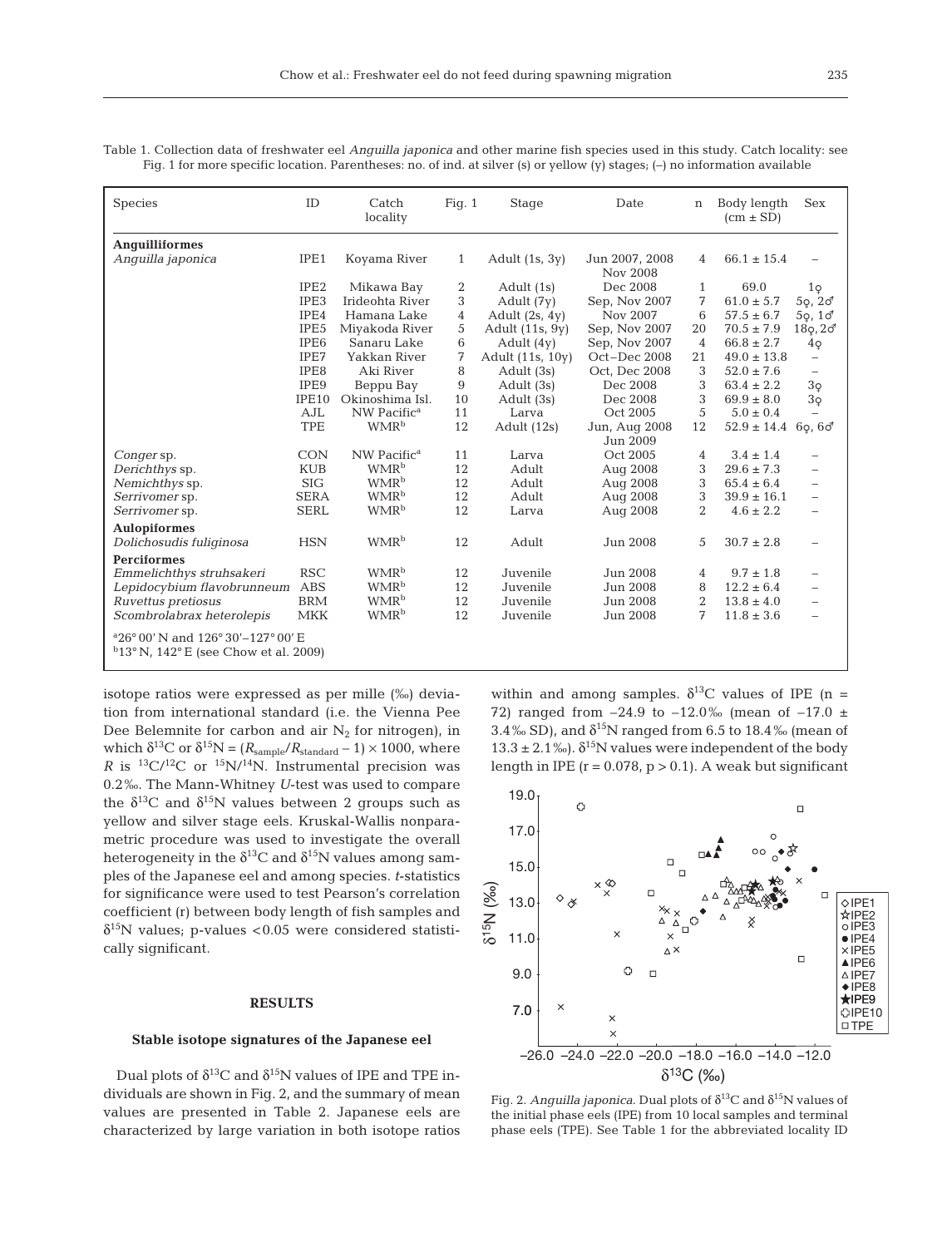| Table 1 for ID information |                |                 |                |  |  |  |  |
|----------------------------|----------------|-----------------|----------------|--|--|--|--|
| ID                         | n              | $\delta^{13}C$  | $\delta^{15}N$ |  |  |  |  |
| IPE <sup>a</sup>           | 72             | $-17.0 \pm 3.4$ | $13.3 \pm 2.1$ |  |  |  |  |
| yellow                     | 37             | $-16.2 \pm 3.3$ | $13.6 \pm 1.9$ |  |  |  |  |
| silver                     | 35             | $-17.7 \pm 3.5$ | $13.0 \pm 2.3$ |  |  |  |  |
|                            | 41             | $-17.2 \pm 3.7$ | $13.4 \pm 2.6$ |  |  |  |  |
| ०<br>०                     | 5              | $-14.3 \pm 0.6$ | $13.2 \pm 1.4$ |  |  |  |  |
| IPE1                       | $\overline{4}$ | $-23.4 \pm 1.3$ | $13.6 \pm 0.6$ |  |  |  |  |
| IPE <sub>2</sub>           | $\mathbf{1}$   | $-13.1$         | 16.1           |  |  |  |  |
| IPE3                       | 7              | $-14.1 \pm 0.6$ | $15.2 \pm 1.3$ |  |  |  |  |
| IPE4                       | 6              | $-13.6 \pm 0.8$ | $13.5 \pm 0.7$ |  |  |  |  |
| IPE <sub>5</sub>           | 20             | $-18.6 \pm 4.0$ | $11.8 \pm 2.5$ |  |  |  |  |
| IPE <sub>6</sub>           | 4              | $-17.0 \pm 0.3$ | $16.0 \pm 0.4$ |  |  |  |  |
| IPE7                       | 21             | $-16.3 \pm 1.6$ | $13.2 \pm 0.9$ |  |  |  |  |
| IPE8                       | 3              | $-14.9 \pm 2.4$ | $14.5 \pm 1.7$ |  |  |  |  |
| IPE <sub>9</sub>           | 3              | $-14.8 \pm 0.6$ | $14.0 \pm 0.3$ |  |  |  |  |
| IPE <sub>10</sub>          | 3              | $-21.1 \pm 2.8$ | $13.3 \pm 4.7$ |  |  |  |  |

TPE  $12 -16.6 \pm 3.1$   $13.4 \pm 2.4$ <br>  $0 \qquad 6 -16.4 \pm 3.7$   $13.9 \pm 3.0$  $\begin{array}{llll} \text{\large $\circ$} & \qquad \qquad 6 & \qquad -16.4 \pm 3.7 & \qquad \qquad 13.9 \pm 3.0 \\ \text{\large $\sigma$} & \qquad \qquad 6 & \qquad -16.9 \pm 2.6 & \qquad \qquad 12.9 \pm 1.8 \end{array}$  $-16.9 \pm 2.6$ 

a All IPE samples were pooled

Table 2. *Anguilla japonica*. Summary of mean values (±SD) of  $\delta^{13}C$  and  $\delta^{15}N$  values in adult Japanese eel samples. See

difference was observed in  $\delta^{13}$ C between yellow (-16.2)  $\pm$  3.3, n = 37) and silver (-17.7  $\pm$  3.5, n = 35) stages (p = 0.044), while differences in both  $\delta^{13}$ C and  $\delta^{15}$ N values between 41 females and 5 males were not significant (p > 0.12). Significant heterogeneity was detected in both  $\delta^{13}$ C and  $\delta^{15}$ N values among 9 local samples (IPE1, IPE3–10: p < 0.001) and even among closely located 4 samples from Hamana Lake system (IPE3–6: p < 0.002). Heterogeneous  $\delta^{13}$ C values and the large variation within some samples indicate that the carbon pool system is heterogeneous among localities; some samples consisted of individuals from a number of different carbon pool systems. TPE  $(n = 12)$  also showed large varia-

tions in  $\delta^{13}$ C and  $\delta^{15}$ N values, ranging from  $-20.5$  to  $-11.3$ % (mean of  $-16.6 \pm$ 3.1‰) and 9 to 18.1‰ (mean of 13.4  $\pm$ 2.4‰), respectively. No significant difference was observed in both  $\delta^{13}C$  and  $\delta^{15}$ N values between sexes of TPE (p > 0.4). Comparison among yellow and silver stages of IPE and TPE detected no significant difference in both  $\delta^{13}C$  and  $\delta^{15}$ N values (p > 0.12).

# **Stable isotope ratios of mesopelagic fishes**

Dual plots of  $\delta^{13}$ C and  $\delta^{15}$ N values of 10 marine fishes are shown in Fig. 3, and the summary of mean values are presented in Table 3. A very narrow range of  $\delta^{13}$ C values (–17.6 to –15.3‰)



Fig. 3. Dual plots of  $\delta^{13}C$  and  $\delta^{15}N$  values of 10 marine fishes. See Table 1 for the abbreviated species ID

was observed in 8 species of juvenile and adult mesopelagic fish (including 3 anguillid species), indicating that they belong to the same carbon pool system. The variance of  $\delta^{13}$ C values in these mesopelagic fishes was considerably smaller than that in TPE (*F*-test, p < 0.001). On the other hand,  $\delta^{15}N$  values varied largely (5.2–12.6‰) among the mesopelagic species, and positive enrichment with body length was observed within species such as longneck eel (KUB:  $r = 0.976$ ,  $p > 0.1$ ),

Table 3. Summary of mean values ( $\pm$  SD) of  $\delta^{13}$ C and  $\delta^{15}$ N data in 10 marine fish species used in this study. See Table 1 for the location information

| Fish species               | ID          | Stage    | $\mathbf n$    | $\delta^{13}$ C | $\delta^{15}N$ |
|----------------------------|-------------|----------|----------------|-----------------|----------------|
| <b>Anguilliformes</b>      |             |          |                |                 |                |
| Anquilla japonica          | A.JL        | Larva    | 5              | $-19.8 \pm 0.2$ | $5.7 \pm 0.3$  |
| Conger sp.                 | <b>CON</b>  | Larva    | 4              | $-19.1 + 0.1$   | $5.4 \pm 0.3$  |
| Derichthys sp.             | <b>KUB</b>  | Adult    | 3              | $-16.6 \pm 0.5$ | $9.7 \pm 1.9$  |
| Nemichthys sp.             | SIG.        | Adult    | 3              | $-17.4 \pm 0.2$ | $9.2 \pm 0.4$  |
| Serrivomer sp.             | <b>SERA</b> | Adult    | 3              | $-16.9 \pm 0.5$ | $9.8 \pm 2.5$  |
| Serrivomer sp.             | <b>SERL</b> | Larva    | 3              | $-19.2 \pm 0.1$ | $4.2 \pm 0.3$  |
| <b>Aulopiformes</b>        |             |          |                |                 |                |
| Dolichosudis fuliginosa    | <b>HSN</b>  | Adult    | 5              | $-15.7 \pm 0.4$ | $10.4 \pm 0.5$ |
| <b>Perciformes</b>         |             |          |                |                 |                |
| Emmelichthys struhsakeri   | RSC.        | Juvenile | $\overline{4}$ | $-16.5 \pm 0.2$ | $6.1 \pm 0.5$  |
| Lepidocybium flavobrunneum | ABS         | Juvenile | 8              | $-16.4 \pm 0.3$ | $6.0 \pm 0.7$  |
| Ruvettus pretiosus         | BRM         | Juvenile | 2              | $-16.0 \pm 0.0$ | $6.3 \pm 1.0$  |
| Scombrolabrax heterolepis  | MKK         | Juvenile | 7              | $-16.1 \pm 0.4$ | $8.3 \pm 1.8$  |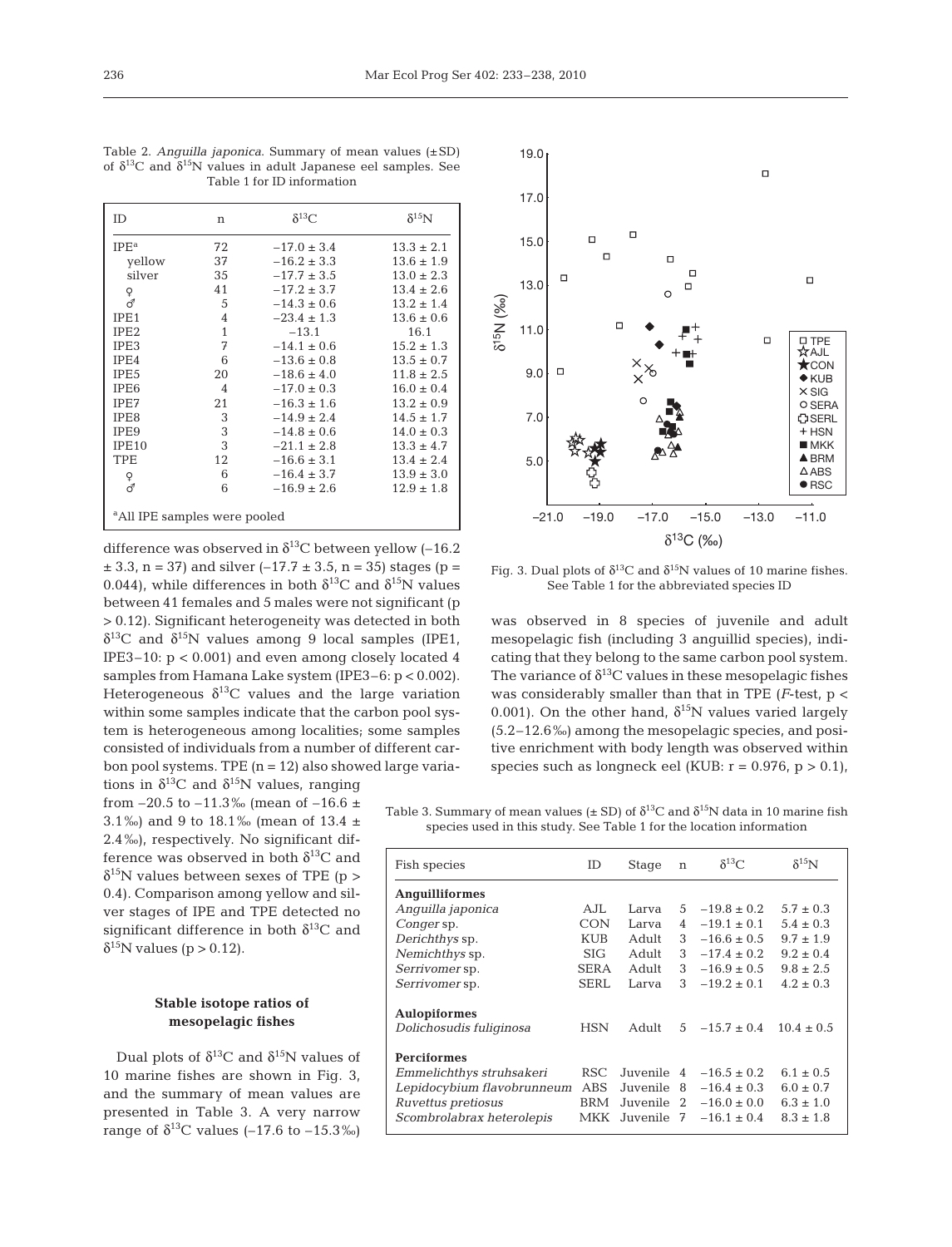sawtooth eel (SERA:  $r = 0.941$ ,  $p > 0.1$ ) and longfin escolar (MKK:  $r = 0.971$ ,  $p < 0.001$ ), indicating different trophic levels by species and developmental stages. Anguillid leptocephali (AJL, CON and SERL) represented a further depleted and narrow range of  $\delta^{13}C$  $(-20.0 \text{ to } -19.0\%)$  and  $\delta^{15}N$  (4.0–6.0%) values. Therefore, mesopelagic species at juvenile and larval stages and those showing positive enrichment of  $\delta^{15}N$  with body length were not included in subsequent statistic analysis, and significant heterogeneity among HSN, SIG and TPE was observed  $(p = 0.007)$ .

#### **DISCUSSION**

Harrod et al. (2005) found much more depleted  $\delta^{13}C$ values (–23.6‰ average) in European eels (> 30cm in body length) collected in the freshwater habitat than those in the marine habitat  $(-16.3\%$  average). Likewise, Bardonnet & Riera (2005) observed a significant shift of isotopic signatures from marine glass eels to river pigmented eels, where the pigmented eels, after starting to assimilate terrigenous organic matter sources, were observed to have lower  $\delta^{13}$ C (-26.7 to –22.7‰) than the marine glass eels  $(-21.4 \pm 0.3\%)$ . Thus, the large  $\delta^{13}C$  variation of IPE observed in the present study may correspond to the relative extent of assimilation of marine and terrigenous organic matter. The silver stage IPE with depleted  $\delta^{13}$ C may have ceased feeding in the freshwater habitat; those with elevated  $\delta^{13}$ C did so in habitats with greater marine influence (i.e. in estuarine or coastal areas).

Based on the stomach content analysis in shortfin eel *Anguilla australis* of Lake Ellesmere, Ryan (1986) observed that smaller eels (≤40 cm) fed primarily on invertebrates and became progressively more piscivorous as they grew; large eels (> 50.1 cm) were almost entirely piscivorous. Kelly & Jellyman (2007) observed a similar diet shift in shortfin eel, with progressive enrichment of the  $\delta^{15}N$  value. Since no such correlation between body length and  $\delta^{15}N$  value was observed in the present study, the individual eels used may already have been too large to influence the  $\delta^{15}$ N value any further. The large  $\delta^{15}N$  variation in IPE indicates that the trophic level of eels may vary among localities and that individual eels may consume diverse food sources within a locality. Although  $\delta^{15}N$  of TPE was higher than that of adult mesopelagic species and comparable with values reported for sharks, swordfish and tunas (Estrada et al. 2005, MacNeil et al. 2005, Ménard et al. 2007), it is unlikely that TPE share a similar trophic level with these top marine predators.

The large variation observed in both isotope ratios of IPE appears to be inherited by TPE. If the silver eels have assimilated marine nutrition, isotopic signatures of TPE would have markedly shifted downward in  $\delta^{15}N$ and been skewed in  $\delta^{13}$ C. Yet, isotopic fractionation and turnover rates may vary considerably among species (Suring & Wing 2009), and turnover rates of migrating eels may be low as suggested by the low metabolic rate experimentally indicated by Van Ginneken et al. (2005). However, Suring & Wing (2009) observed isotope turnover in blue cod *Parapercis colias* to be comparable with other fish species, although the growth rate of the blue cod was much slower than the fish used in previous studies. Furthermore, the long oceanic spawning migration required about half a year for the Japanese eel (Tsukamoto et al. 2003) which would be enough to yield a significant shift in the isotopic signature between IPE and TPE. Thus, the almost identical profiles in the stable isotopic values between IPE and TPE indicate that the Japanese eels during the spawning migration do not assimilate marine food sources, keeping the initial isotopic signatures obtained at the habitat where they ceased feeding.

Investigating otolith strontium and calcium (Sr:Ca) ratios, Tsukamoto et al. (1998) suggested that most silver stage Japanese eels caught in the coastal areas of Japan were 'sea eels' (spending most of their life in the sea without entering freshwater areas). Subsequently using a larger sample size, Tsukamoto & Arai (2001) and Chino & Arai (2009) observed 3 types of silver eels; 'sea eels', 'estuarine eels' (inhabiting estuaries or switching between different habitats), and 'river eels' (remaining in freshwater river habitats after arrival in the estuary), in which they found 'estuarine eels' to be the most predominated type  $(> 50\%)$  followed by 'sea eels' and 'river eels'. These results derived from Sr:Ca data may be corroborated by our  $\delta^{13}$ C data showing that many of our silver eels had intermediate  $\delta^{13}C$ value (Fig. 4). Furthermore, the similarly scattered  $δ<sup>13</sup>C$ data profiles of IPE and TPE indicate that eels from different habitats are successfully contributing to the reproduction.



Fig. 4. *Anguilla japonica*.  $\delta^{13}$ C values of yellow and silver stages of initial (IPE) and terminal phase eels (TPE)